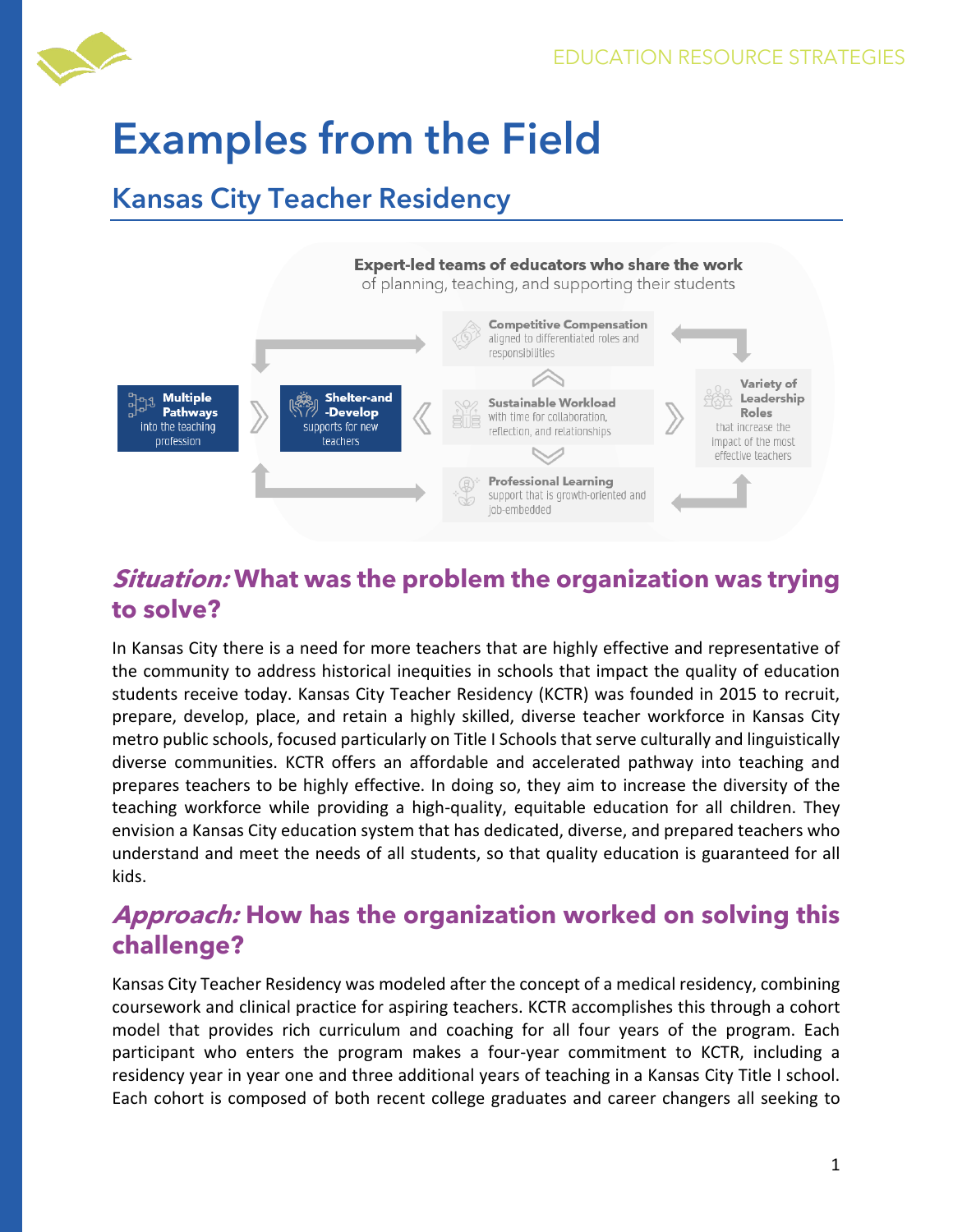

become educators and build a community of support for one another during the program. KCTR focuses on preparing teachers for areas of specific need, including PreK, STEM, and special education.

During the Residency year (year one), aspiring teachers work toward earning a Master's degree through a partnership with the University of Missouri-Kansas City's School of Education (UMKC) and a teaching certificate through KCTR. The Residents also engage in practical learning by working in the classroom under a mentor teacher, where they receive deep support from their mentor teacher and weekly support from an instructional coach. In addition to the training that KCTR provides, each resident receives a \$20,000 living stipend and is eligible for education awards through AmeriCorps.

After completing their residency year, program participants begin working as full-time teachers of record in a Kansas City metro public school while completing the second year of their two-year master's coursework. During years two through four of the program, participants continue to benefit from direct support from KCTR instructional coaches and collaboration with their KCTR cohort community.

| <b>Monday</b>                                    | <b>Tuesday</b>                                                                                                                                                                                    | Wednesday                       | <b>Thursday</b>                                                              | <b>Friday</b>                                                                                              |
|--------------------------------------------------|---------------------------------------------------------------------------------------------------------------------------------------------------------------------------------------------------|---------------------------------|------------------------------------------------------------------------------|------------------------------------------------------------------------------------------------------------|
| <b>Attend full-day</b><br><b>Seminar courses</b> | In the classroom with their mentor teacher, which includes a mix of observing<br>their mentor teacher, co-teaching, and leading instruction. Residents also meet<br>with their coach once a week. |                                 |                                                                              |                                                                                                            |
|                                                  | Homework for<br>certification<br>coursework;<br>attend meetings<br>at clinical site;<br>prepare for<br><b>Methods course</b>                                                                      | <b>Attend Methods</b><br>course | Study for<br>certification test;<br>complete<br><b>Methods</b><br>coursework | Finalize lesson<br>plans for the<br>following week;<br>attend school-<br>based professional<br>development |

#### **Sample Resident Schedule**

## **Resource shifts: What shifts did the organization make to people, time, and money?**

KCTR pays costs related to Programming, Recruitment, and General & Administrative, which are *partially* offset by the fee of \$15,000 per resident that district partners contribute. There may be additional costs for the partner schools to integrate the Resident into their school, such as to provide release time in mentor teacher schedules to meet with the Resident.

| <b>Stakeholder</b>                      | Invests                                                                                                                      | Receives                                                           |
|-----------------------------------------|------------------------------------------------------------------------------------------------------------------------------|--------------------------------------------------------------------|
| <b>Kansas City Teacher</b><br>Residency | Recruitment, training and ongoing<br>support of Residents, including<br>stipends for Residents and Mentor<br><b>Teachers</b> | \$15,000 partnership fee per resident<br>from the partner district |